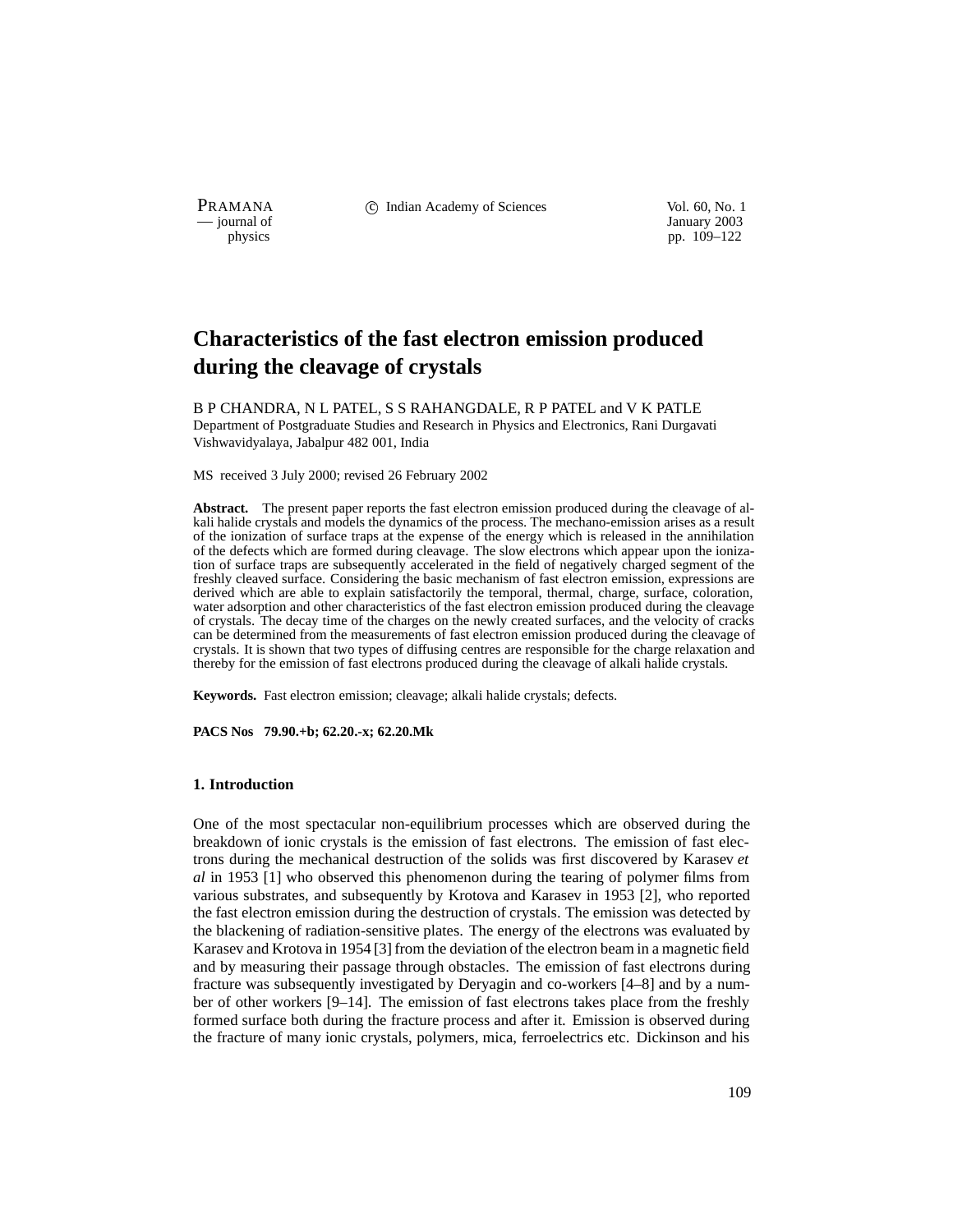co-workers have reported the fast electron emission from several organic and inorganic materials [15–25].

The average energy of the electrons released upon the fracture of alkali halide crystals is usually  $10^2$ – $10^3$  eV, although individual particles may have energies up to 100 keV. The initial flux intensity is equal to  $10^3-10^4$  cm<sup>-2</sup> s<sup>-1</sup>. After attaining a maximum value, the emission falls off with time, initially at a fast rate and then at a slow rate. Irradiation of a freshly cleaved alkali halide crystals in the F-centre wavelength absorption region leads to a fresh emission of electrons. The emission intensity depends on the temperature of the samples.

The emission of fast electrons produced during the cleavage of alkali halide crystals depends on several parameters in the following way:

*Time*: When a crystal is cleaved, initially the rate of fast electron emission increases with time, attains a peak value and then decreases with time [13,14,25–28].

*Area of newly created surfaces*: The rate of fast electron emission increases with the area of newly created surfaces [29].

*Surface charge density*: The rate of fast electron emission increases with the surface charge density of newly created surfaces of the crystals [5,25,29,30].

*Temperature*: Initially, the rate of fast electron emission increases with temperature, attains a peak value and then it decreases with further increase of temperature [4,5].

*Coloration*: The rate of fast electron emission increases with the radiation doses given to the crystals [5,11,26] prior to cleavage.

*Luminescence*: The crystal having more efficiency for the radiation recombination, i.e., more luminescence exhibit less number of fast electron and vice-versa [4,30].

*Dopant*: The rate of fast electron emission produced during the cleavage of alkali halide crystals depends on the concentration of dopant in the crystal. The dopant causing enhancement in the luminescence efficiency decrease the rate of fast electron emission and vice-versa [30].

*Deformation*: The fast electron emission produced during the cleavage of crystals depends on the pre-deformation of the crystals.

*Water adsorption*: The rate of fast electron emission produced during the cleavage of crystals decreases with the formation of adsorbed film of water during exposure of the crystal to humidity before cleavage. The emission is extinguished for the adsorbed water film on the surface of crystal at 80% humidity [4].

*Photo-stimulation*: The illumination of the surface of freshly cleaved alkali halide crystals in the F-centre adsorption region leads to a sharp increase in emission intensity.

*Crystallographic direction*: The rate of fast electron emission produced during the cleavage of alkali halide crystals is different for different directions of cleaving the crystals.

The present paper reports a theory for the dependence of fast electron emission on different parameters for the first time, and then compares the theoretical and experimental results.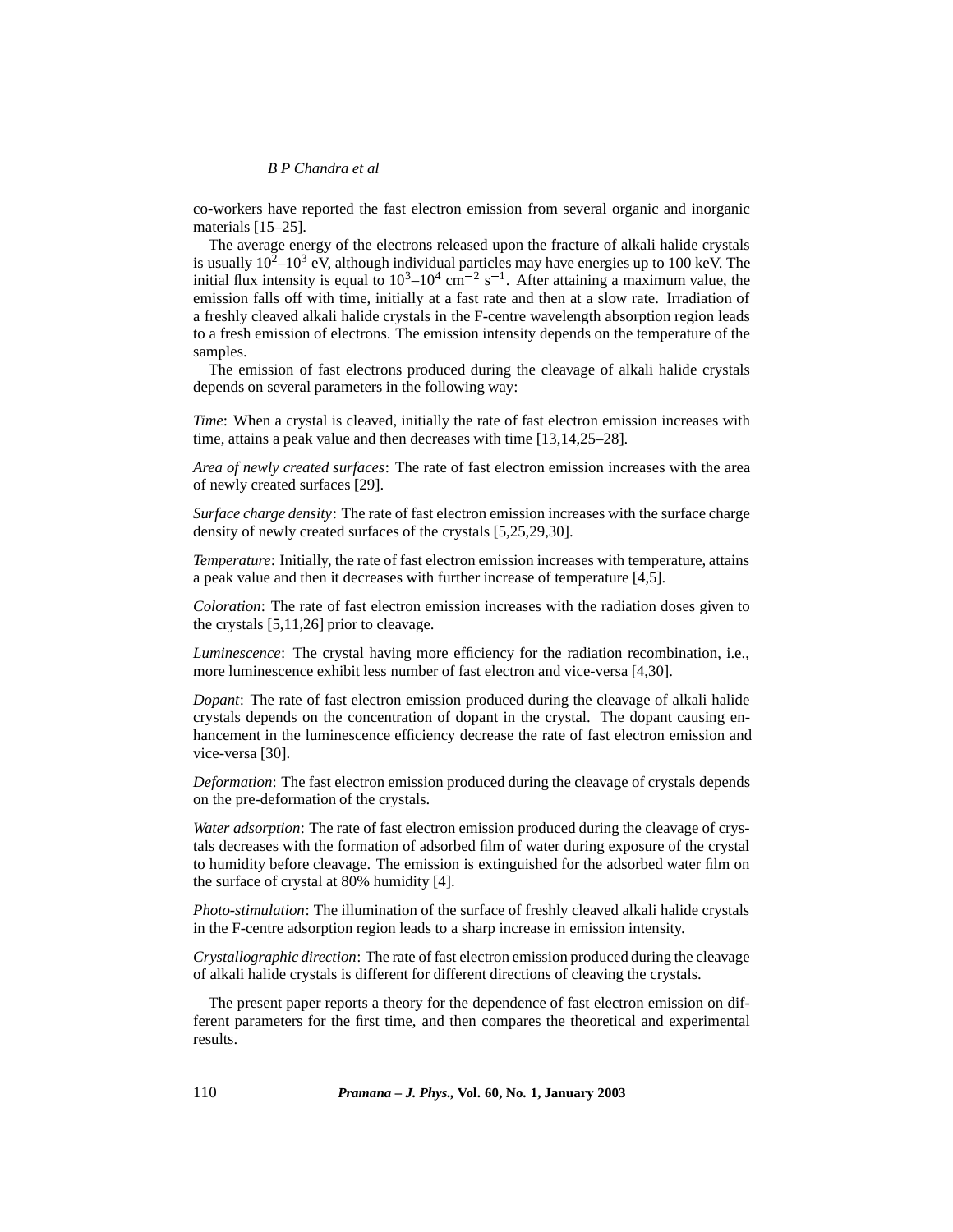# **2. Theory**

The proposal advanced by Deryagin and co-workers [31] concerning the auto-electronic mechanism of mechanico-emission has been a most fruitful working hypothesis which has determined the direction of investigations for over a quarter of a century. It was suggested that mechano-emission arises as the result of the auto-ionization of surface traps in the strong electric field of the charges which arise during cleavage. However, calculations showed that the electric field arising in this way from the charged surfaces (charge density not more than  $10^3$  e.s.u./cm<sup>2</sup>) could not produce any appreciable field emission even for comparatively shallow traps such as surface F-centres. Therefore, another mechanism was suggested by Molotskii [25] in which it was postulated that mechanico-emission arises as the result of the ionization of surface traps at the expense of the energy which is released in the annihilation of the defects which are formed during fracture, i.e., mechanico-emission is a different form of exo-electron emission. The electrons leaving the traps have low energies  $(< 1$  eV). The acceleration of slow electrons in the field of negatively charged surface region leads to the emission of fast particles. This mechanism allows one to account for the main features of mechanico-emission.

According to Molotskii [30], the relaxation of the charges on a fracture takes place by the following chain mechanism. Electrons, which have been accelerated in the field of the fracture, penetrate into the positively charged wall and excite a large number of excitons. The majority of the excitons decay within the crystal but some of them succeed in emerging onto the surface. Since defects can be generated in the cationic sub-lattice of the crystal during the non-radiative decay of excitons, free cations are formed during the decay of the surface excitons. These cations, which are accelerated in the field of the fracture, bombard the negatively charged wall and give rise to secondary ion–electron emission. After this, the chain of processes, including the electronic, excitonic and ionic stages, is repeated.

When a crystal is cleaved, charged surfaces are produced due to processes like piezoelectricity, charged dislocation movement, baro-diffusion of charged defects near the crack tip, presence of defective piezoelectric phase etc. [32–38]. When cleaved in a vacuum, the surface charge can be neutralized by the charge carriers and ions produced during the charge relaxation process.

Strube and Linke [39] have performed the time-resolved crack velocity measurements for alkali halide crystals. They have reported that although initially the crack velocity is low, after a certain length of crack, the crack velocity attains a constant value. The terminal value of the crack velocities of 3800 m s<sup>-1</sup> and 3000 m s<sup>-1</sup> were observed for LiF and NaF crystals, respectively. In our theory we ignore this variation and use an average crack velocity  $v$ . If a crystal having length  $L$ , breadth  $W$  and thickness  $H$ , is cleaved along the plane parallel to its breadth side, the rate of creation of new surfaces is given by 2*Wv*, where *v* is the average velocity of the separation of cleavage plane. If  $\gamma$  is the charge density of the newly created surface of the crystal, then the rate of generation of surface charge is given by

$$
g_s = 2\gamma Wv \tag{1}
$$

If  $\alpha$  is the rate constant for the relaxation of charges on the newly created surfaces, then we may write the following rate equation: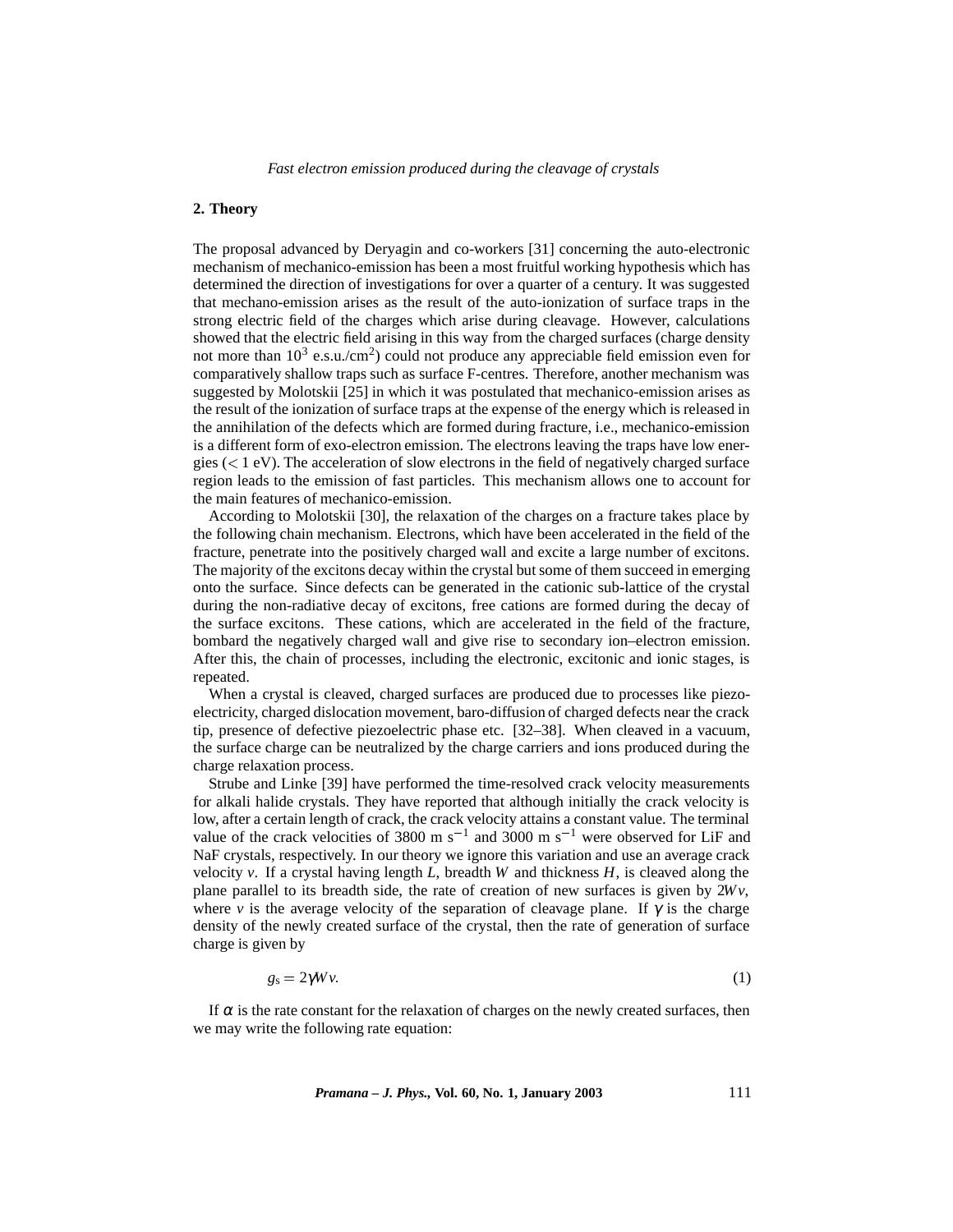$$
\frac{\mathrm{d}Q}{\mathrm{d}t} = g_s - \alpha Q \tag{2}
$$

where *Q* is the surface charge at any time *t*.

As  $Q = 0$  at  $t = 0$ , eq. (2) gives

$$
Q = \frac{g_s}{\alpha} [1 - \exp(-\alpha t)].
$$
\n(3)

Let us assume that the rate of generation of excitons during the cleavage of crystals is proportional to the rate of charge relaxation, i.e.,  $\alpha Q$ . Then, using eq. (3), we may write the following expression for the rate of generation of excitons

$$
g=B\alpha Q
$$

or

$$
g = B \cdot g_s [1 - \exp(-\alpha t)] \tag{4}
$$

where  $B$  is a factor relating the rate of generation of excitons and the rate of charge relaxation.

If  $\beta_1$  and  $\beta_2$  are the rate constants for the radiative and non-radiative decay of excitons, then we may write the following rate equation

$$
\frac{dn}{dt} = g - \beta_1 n - \beta_2 n = 2B\gamma W v [1 - \exp(-\alpha t)] - \beta n
$$
\n(5)

where *n* is the number of excitons at any time *t*, and  $\beta = (\beta_1 + \beta_2)$ , and  $1/\beta$  is the lifetime of the excitons.

Integrating eq. (5) and taking  $n = 0$ , at  $t = 0$ , and  $\beta \gg \alpha$ , we get

$$
n = \frac{2B\gamma W\nu}{\beta} [1 - \exp(\alpha t)].
$$
\n(6)

When the charged surfaces are created at cleavage, the electrons ejected from negatively charged surface are accelerated in the field of fracture. The accelerated electrons penetrate into the positively charged wall and consequently excite a large number of excitons. Some of the excitons succeed in emerging into the surface and free cations are formed during the non-radiative decay of surface excitons. Subsequently, these free cations are accelerated in the field of fracture and they bombard the negatively charged wall and give rise to secondary ion–electron emission. Thus, the rate of fast electron emission,  $J_D$ , produced during the cleavage of crystal may be assumed to be proportional to the rate of non-radiative decay of excitons and it may be expressed as

$$
J_D = D\beta_2 n = \frac{2D\beta_2 B\gamma W \nu}{\beta} [1 - \exp(\alpha t)]
$$
\n(7)

where  $D$  is a constant correlating the rate of the conversion of non-radiative decay of excitons and the rate of fast electron emission.

Now, on the basis of eq. (7), we shall discuss the characteristics of the fast electron emission produced during the cleavage of alkali halide crystals.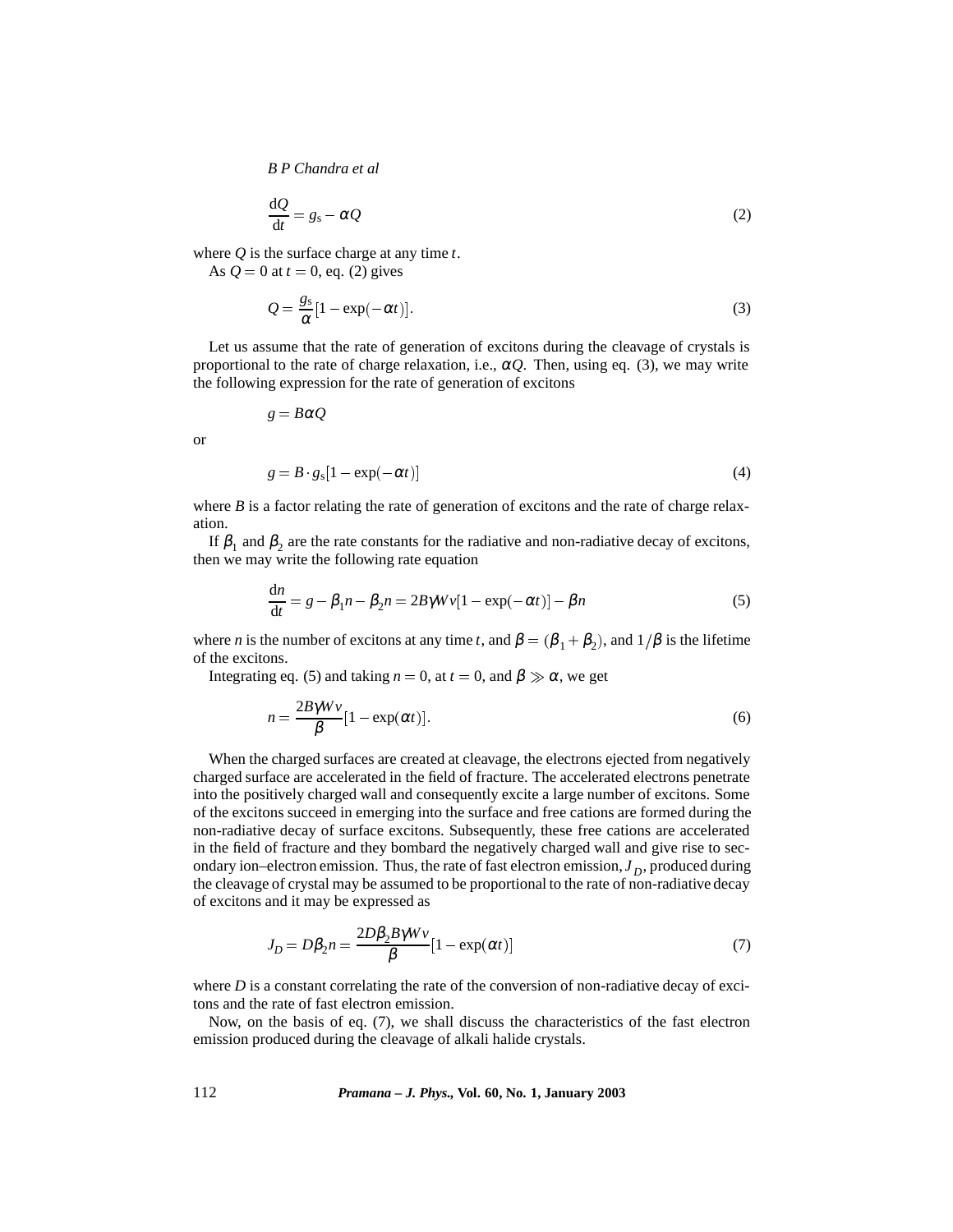#### (i) *Temporal characteristics of the fast electron emission*

*Case A. For short time duration*: For short time duration, eq. (7) may be written as

$$
J_D = 2\eta DB\gamma W \alpha vt \tag{8}
$$

where  $\eta = \beta_2/\beta$  is the probability of non-radiative decay of excitons.

Equation  $(\overline{8})$  shows that for short time duration the rate of fast electron emission should increase linearly with time *t*. The physical concept related to this fact may be understood in the following way: The value of  $J<sub>D</sub>$  depends linearly on the rate of charge relaxation which depends linearly on the instantaneous value of the surface charge. Since in the beginning the surface charge increases linearly with time, a linear increase of  $J<sub>D</sub>$  with  $t$  takes place. The factor  $\alpha$  in eq. (8) takes account of the charge relaxation process.

*Case B. For long time duration*: After the completion of the cleavage of the crystal, at  $t = t_m$ , *v* becomes zero and hence  $g_s = 0$ , at  $t = t_m$ . Thus, from eq. (2), we get

$$
\frac{\mathrm{d}Q}{\mathrm{d}t} = -\alpha Q. \tag{9}
$$

For  $Q = Q_0$  at  $t = t_m$ , the solution of eq. (9) gives

$$
Q = Q_0 \exp[-\alpha (t - t_m)].
$$
\n(10)

From eq. (3),  $Q_0$  may be expressed as

$$
Q_0 = \frac{g_s}{\alpha} [1 - \exp(-\alpha t_m)] = \frac{2\gamma w v}{\alpha} [1 - \exp(-\alpha t_m)].
$$
\n(11)

As  $\alpha \sim 0.1$  s<sup>-1</sup> (see §3) and  $t_m = 10 \mu s$  (for a crystal of 1 cm height for which the crack velocity is of the order of 10<sup>5</sup> cm/s),  $\alpha t_{\rm m} \ll 1$  and eq. (11) may be expressed as

$$
Q_0 = 2\gamma W v t_m = 2\gamma W H \tag{12}
$$

where  $t_m = H/v$  is the time taken for the cleavage of the crystal.

Equation (12) indicates that as the rate of charge relaxation is a slow process and the cleavage takes place in a very short duration, the charges relaxed up to the time  $t<sub>m</sub>$  may be negligible.

From eqs (10) and (12), we get

$$
Q = 2\gamma WH \exp[-\alpha(t - t_{\rm m})]. \tag{13}
$$

Thus, the rate of generation of excitons after the cleavage is given by

$$
g_{PD} = B\alpha Q = 2B\gamma W H \alpha \exp[-\alpha (t - t_m)].
$$
\n(14)

In this case, the rate equation may be written as

$$
\frac{dn}{dt} = 2B\gamma WH\alpha \exp[-\alpha(t - t_m)] - \beta n. \tag{15}
$$

In equilibrium, the above equation gives

*Pramana – J. Phys.,* **Vol. 60, No. 1, January 2003** 113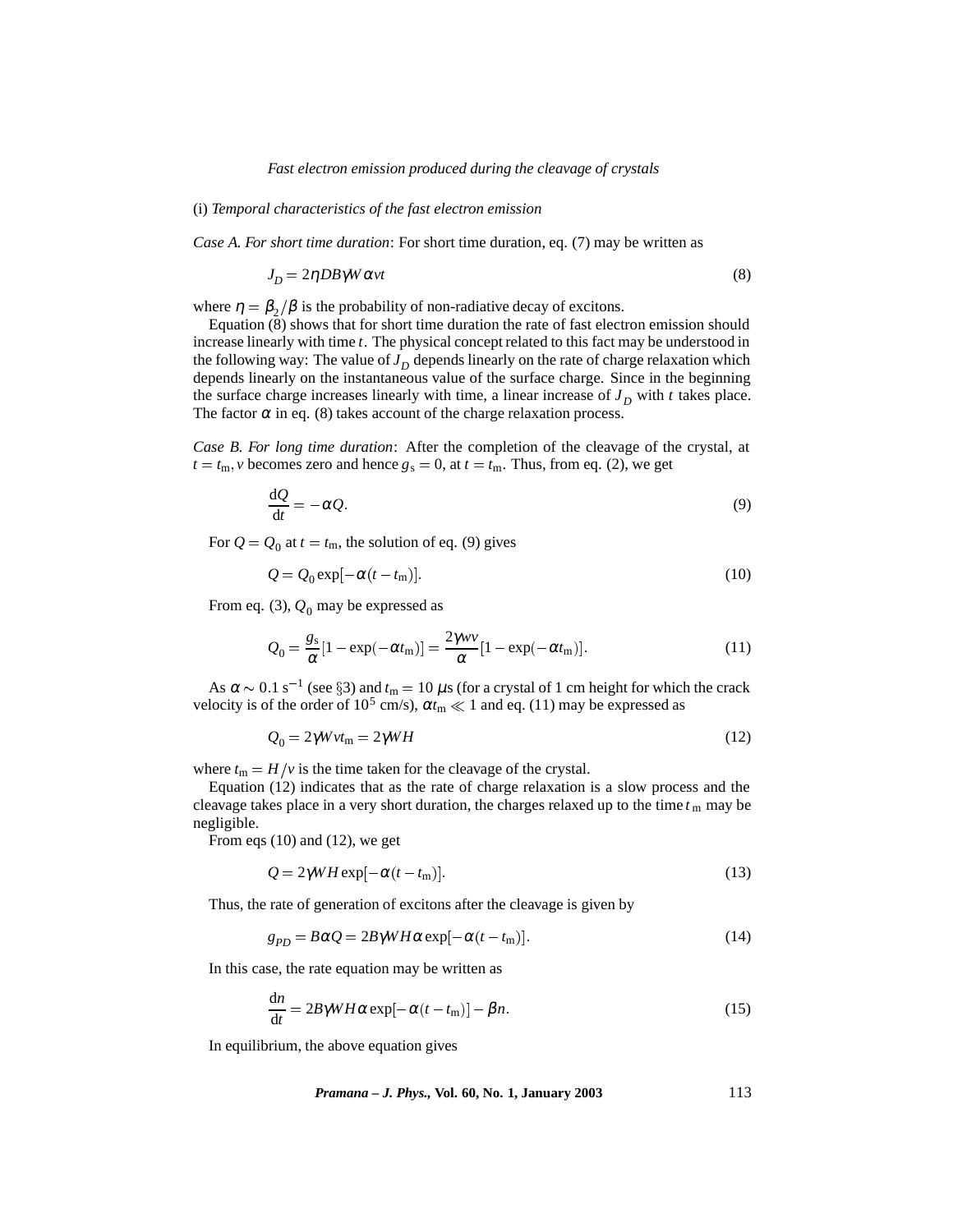$$
n = \frac{2B\gamma W H \alpha}{\beta} \exp[-\alpha (t - t_{\rm m})].
$$
 (16)

Using eq. (16) the rate of fast electron emission after the cleavage of crystals may be expressed as

$$
J_{PD} = 2\eta DB\gamma WH\alpha \, \exp[-\alpha(t - t_{\rm m})]. \tag{17}
$$

Equation (17) shows the exponential decay of fast electron emission after the cleavage of crystals, where the decay time will be controlled by the rate constant for the relaxation of surface charges, or, by the decay time of the surface charges.

## (ii) *Maximum emission rate characteristics of the fast electron emission*

As the time up to which the creation of new surfaces takes place is  $t_m = H/v$ , from eq. (8), the maximum value of  $J_D$  may be expressed as

$$
J_{\rm m} = 2\eta DB\gamma WH\alpha = \eta DB\gamma\alpha A\tag{18}
$$

where  $A = 2WH$  is the area of newly created surfaces of the crystal.

It is seen from eq. (18) that the maximum rate of fast electron emission should increase directly with the area of newly created surfaces as well as with the charge density of the newly created surfaces.

#### (iii) *Total emission characteristics*

The total number of fast electrons emitted may be given by the area below the rate of fast electron emission vs. time curve, and it may be expressed as

$$
J_{\rm T} = \int_0^{t_{\rm m}} J_D \, \mathrm{d}t + \int_{t_{\rm m}}^{\infty} J_{PD} \, \mathrm{d}t. \tag{19}
$$

From eqs (8), (17) and (18),  $J_T$  may be expressed as

$$
J_{\rm T} = \int_0^{t_{\rm m}} 2\eta DB\gamma W \alpha vt \, \mathrm{d}t + \int_{t_{\rm m}}^{\infty} 2\eta DB\gamma W H \alpha \exp[-\alpha(t - t_{\rm m})] \mathrm{d}t
$$
  

$$
= 2\eta DB\gamma W \alpha \left[ \frac{vt_{\rm m}^2}{2} + \frac{H}{\alpha} \right]
$$
  

$$
= 2\eta DB\gamma W \alpha \left[ \frac{H^2}{2v} + \frac{H}{\alpha} \right].
$$
 (20)

As  $H/\alpha \gg H^2/2v$ , eq. (20) may be expressed as

$$
J_{\rm T} = \eta D B \gamma A. \tag{21}
$$

It is evident from eq. (21) that the total number of fast electrons emitted should increase directly with the area of newly created surface as well as with the surface charge density of the newly created surfaces.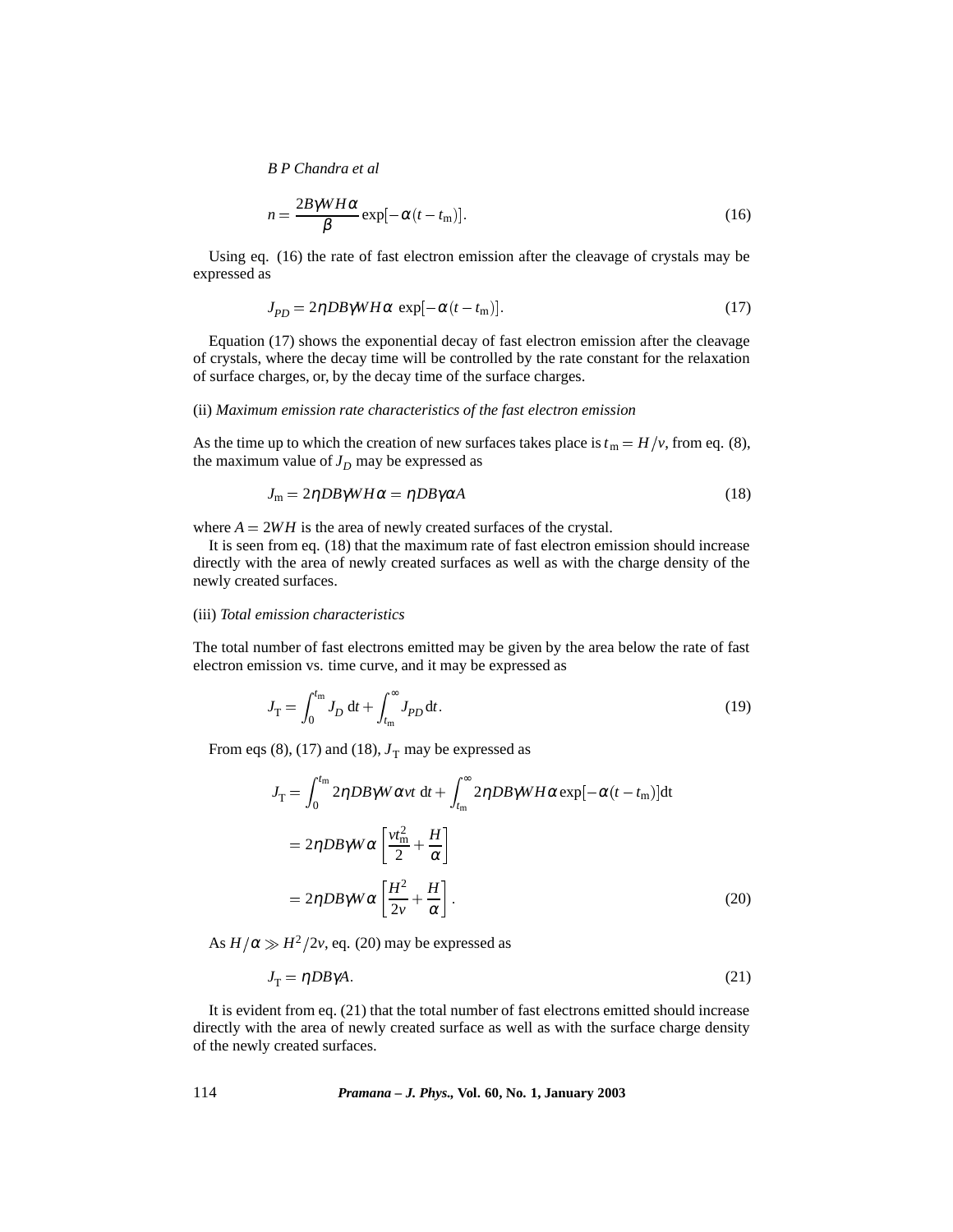#### (iv) *Surface characteristics of the fast electron emission*

Equations (18) and (21) show that both the maximum rate of fast electron emission and the total number of fast electrons emitted increase linearly with the area of newly created surface of the crystals.

## (v) *Charge characteristics of the fast electron emission*

It is evident from eqs (18) and (21) that both the rate of fast electron emission and the total number of fast electrons emitted should increase directly with the charge density of the newly created surfaces. This means the crystals having higher surface charge density should exhibit higher emission of the fast electrons.

## (vi) *Thermal characteristics of the fast electron emission*

Equations (18) and (21) show that both  $J_m$  and  $J_T$  should depend on the probability of nonradiative decay  $\eta$  of excitons and also on the surface charge density  $\gamma$ . At low temperature, the probability of non-radiative decay of excitons decreases and, therefore, both  $J_{\rm m}$  and  $J_{\rm T}$ should decrease with decreasing temperature of the crystals. As the surface charge density decreases with increasing temperature of the crystals, in the high temperature range, the values of both  $J_{\rm m}$  and  $J_{\rm T}$  should decrease with the increasing temperature of the crystals. As a matter of fact, both  $J_{\text{m}}$  and  $J_{\text{T}}$  should attain optimum values for a particular temperature of the crystals. For the crystals whose luminescence efficiency becomes constant at low temperature, both  $J_m$  and  $J_T$  should become independent of temperature in the low temperature range, and in the high temperature range, it should decrease with increasing temperature of the crystals.

#### (vii) *Coloration characteristics of the fast electron emission*

When the crystals are colored by X or  $\gamma$ -irradiation, then color centres will be produced. In this case, the value of *B*, a factor correlating the rate of generation of excitons and the rate of charge relaxation, may increase and consequently, as evident from eqs (18) and (21), the values of  $J_{\rm m}$  and  $J_{\rm T}$  may increase with increasing coloration of the crystals.

# (viii) *Luminescence characteristics of the fast electron emission*

The exciton decay recombination produced during the cleavage of crystals, which leads to the excitation of mechanico-electrons must also be accompanied by luminescence. If larger number of recombinations will take place radiatively causing luminescence, then less number of recombinations will occur non-radiatively, and consequently less number of fast electrons will be produced. Therefore, when the luminescence intensity produced during cleavage will be more, the mechano-electron emission will be less and vice-versa.

# (ix) *Dopant characteristics of the fast electron emission*

The introduction of  $Tl^+$ ,  $Ag^+$ ,  $Pb^{2+}$  and other impurity ions, which enhance the luminescence of alkali halide crystals, must reduce the mechano-emission. Introduction of homologous anion impurities and  $H^+$  ions enhancing the formation of defects in the course of non-radiative decay of excitons should enhance the intensity of mechano-electron emission.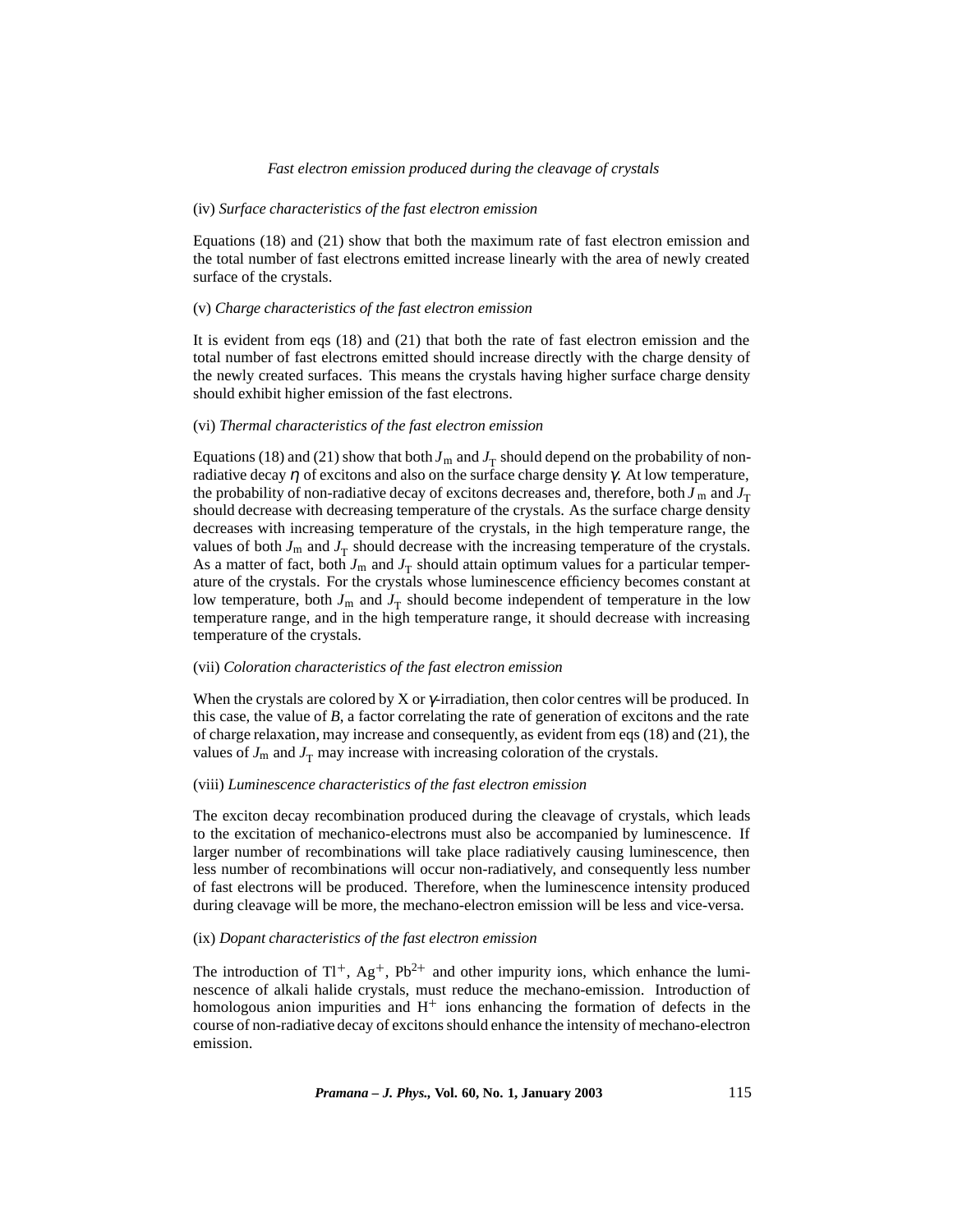## (x) *Energy characteristics of the fast electron emission*

The number of fast electrons emitted during the cleavage of crystals decreases with increasing electron energy. This may be due to the existence of several forms of charge mosaic on the cleavage surface which differ in the magnitude of the period and maximum density. The existence of a small number of mechano-electrons with energies of tens of keV can be explained by the existence of local centres with a high charge density.

#### (xi) *Deformation characteristics of the fast electron emission*

Since the pre-deformation of crystals may change the charge density of the newly created surfaces, probability of non-radiative decay of excitons etc., the emission of fast electrons produced during the cleavage of crystals may depend on the pre-deformation of the crystals.

#### (xii) *Water adsorption characteristics of the fast electron emission*

Krotova *et al* [4] have measured the emission of fast electrons during the cleavage of NaCl and LiF crystals in high vacuum  $(10^{-6}$  torr). They have found that the formation of an adsorbed film of water on the surface of the crystal at 80% humidity extinguishes the emission due to a change in the surface conductivity. The emission is observed only in specimens of alkali halide crystals specially dehydrated by exposure to  $P_2O_5$ . It follows that the surface charges which leak away when there is adosrbed water on the specimen are responsible for the emission. It seems that the adsorbed film of water on the crystal surface does not get destroyed even in high vacuum.

# (xiii) *Photo-stimulation characteristics of the fast electron emission*

The illumination of the surface of freshly cleaved alkali halide crystals in the F-centres wavelength absorption region leads to the fresh emission of electrons, i.e., the sudden increase in the emission intensity.

# (xiv) *Direction characteristics of the fast electron emission*

As the surface charge density is different for different planes of the crystals, the direction of cleavage of the crystals may change the rate of fast electron emission produced during the cleavage of crystals.

# (xv) *Sample characteristics of the fast electron emission*

As indicated by eqs (18) and (21), the rate of fast electrons may be different for different crystals because of the different values of  $D, \eta, \beta, \gamma$  and  $\alpha$ .

## **3. Comparison with experimental results**

It is seen from figures 1 and 2 that when NaCl and LiF crystals are cleaved, initially, the rate of fast electron emission increases with time, attains a peak value and then it decreases with time. This is in accordance with the fact discussed in the temporal characteristics of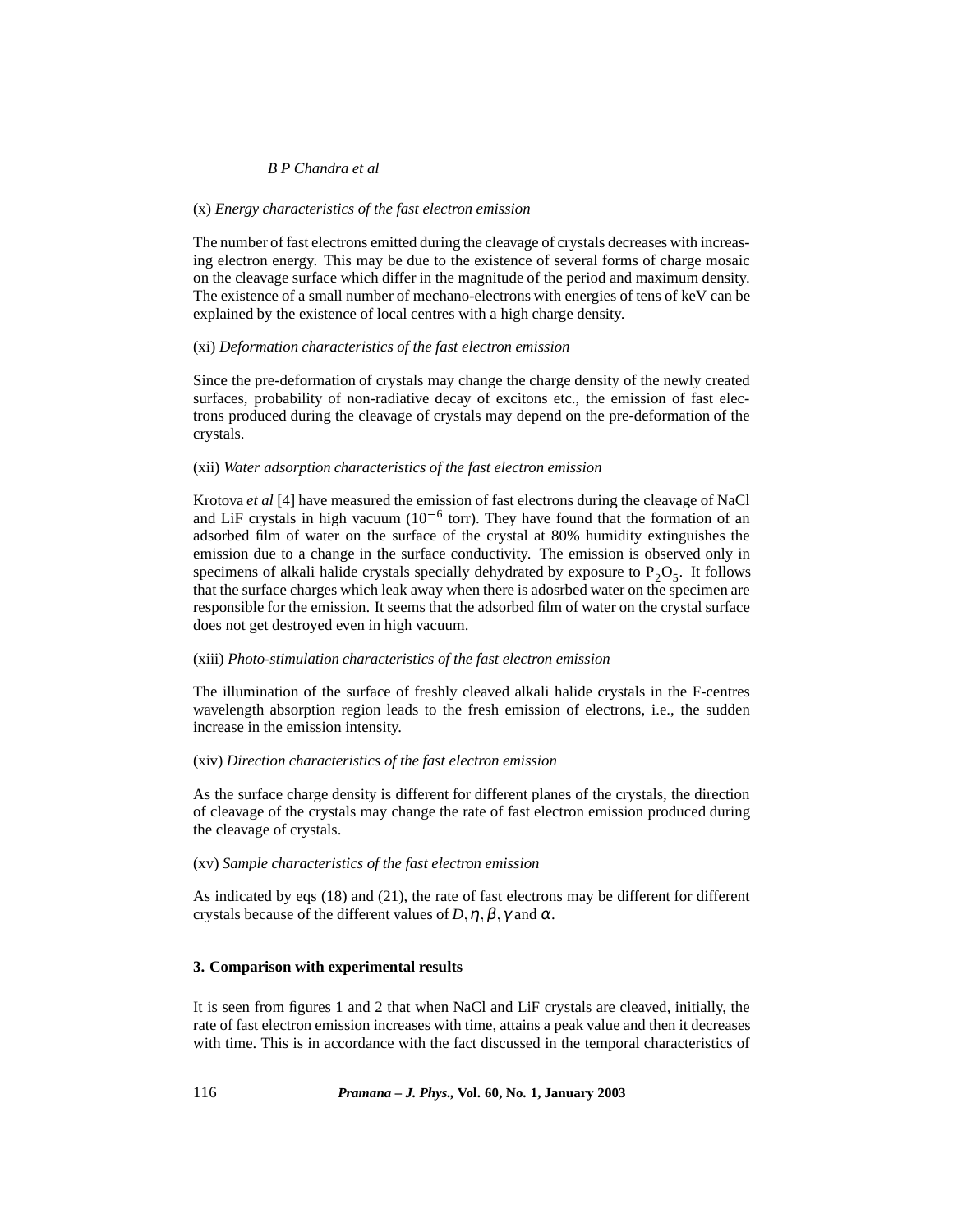the fast electron emission. It is to be noted that the rise of electron flux density is very fast, so that it is difficult to show in the time scale used for the measurement. Figure 3 shows that initially the rate of fast electron emission decreases at a faster rate and then it decays at slower rate. This fact shows that the charge on the newly created surfaces decay with two rate constants. It seems that initially the charge carriers lying close to the



Figure 1. Dependence of the electron flux density on time produced during the cleavage of NaCl crystal (after Khrustalev [7]).



**Figure 2.** Time dependence of the electron flux density produced during the cleavage of LiF (after Yanova [28]).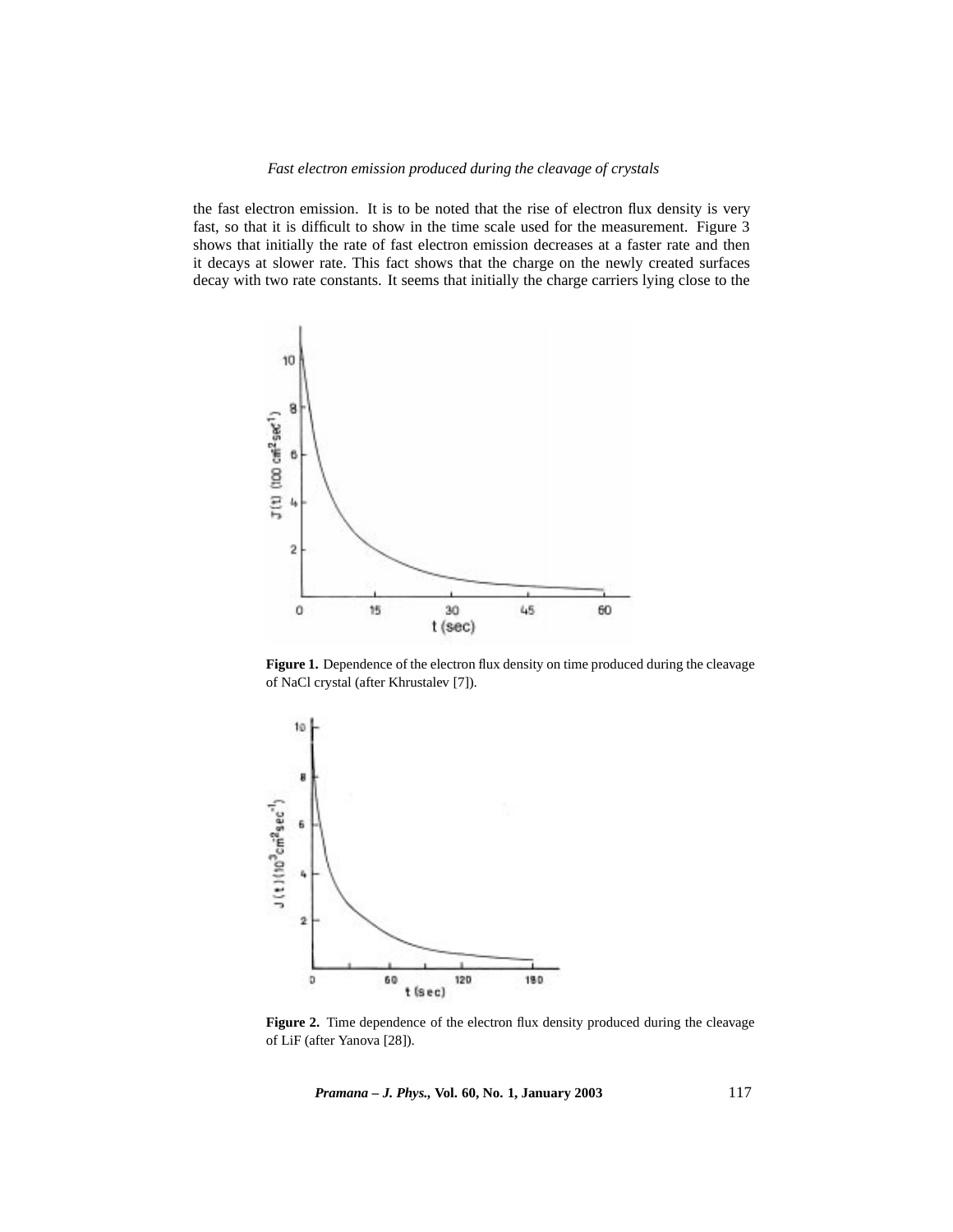*B P Chandra et al*



**Figure 3.** Plot of log (*J*) vs. *t* for LiF and NaCl crystals (upper time scale is for NaCl and the lower time scale is for LiF).

**Table 1.** Values of  $t_m$ ,  $\gamma$ ,  $\alpha$  and decay time of charge.

|             | $t_{\rm m}$<br>$(\mu s)$ | $(100 \text{ erg/cm}^2)$ | $\alpha$ (s <sup>-1</sup> ) |                | Decay time $( = 1/\alpha)$ (s) |               |
|-------------|--------------------------|--------------------------|-----------------------------|----------------|--------------------------------|---------------|
| Crystal     |                          |                          | Fast<br>decay               | Slow<br>decay  | Fast<br>decay                  | Slow<br>decay |
| NaCl<br>LiF | 3.12<br>2.63             | 310<br>374               | 0.19<br>0.073               | 0.020<br>0.003 | 5.26<br>13.69                  | 50<br>125     |

newly created surfaces diffuses towards the surfaces and later on the charge carriers lying at relatively longer distances diffuse towards the surfaces, which in turn, cause the faster decay of surface charges in the beginning and slow decay of surface charge later on. Thus, two types of diffusing centres are responsible for the charge relaxation and thereby for the emission of fast electrons produced during the cleavage of alkali halide crystals.

The values of rate constant  $\alpha$  and decay time determined from the slope of figure 3 are shown in table 1 for the initial and longer portion of decay, for NaCl and LiF crystals.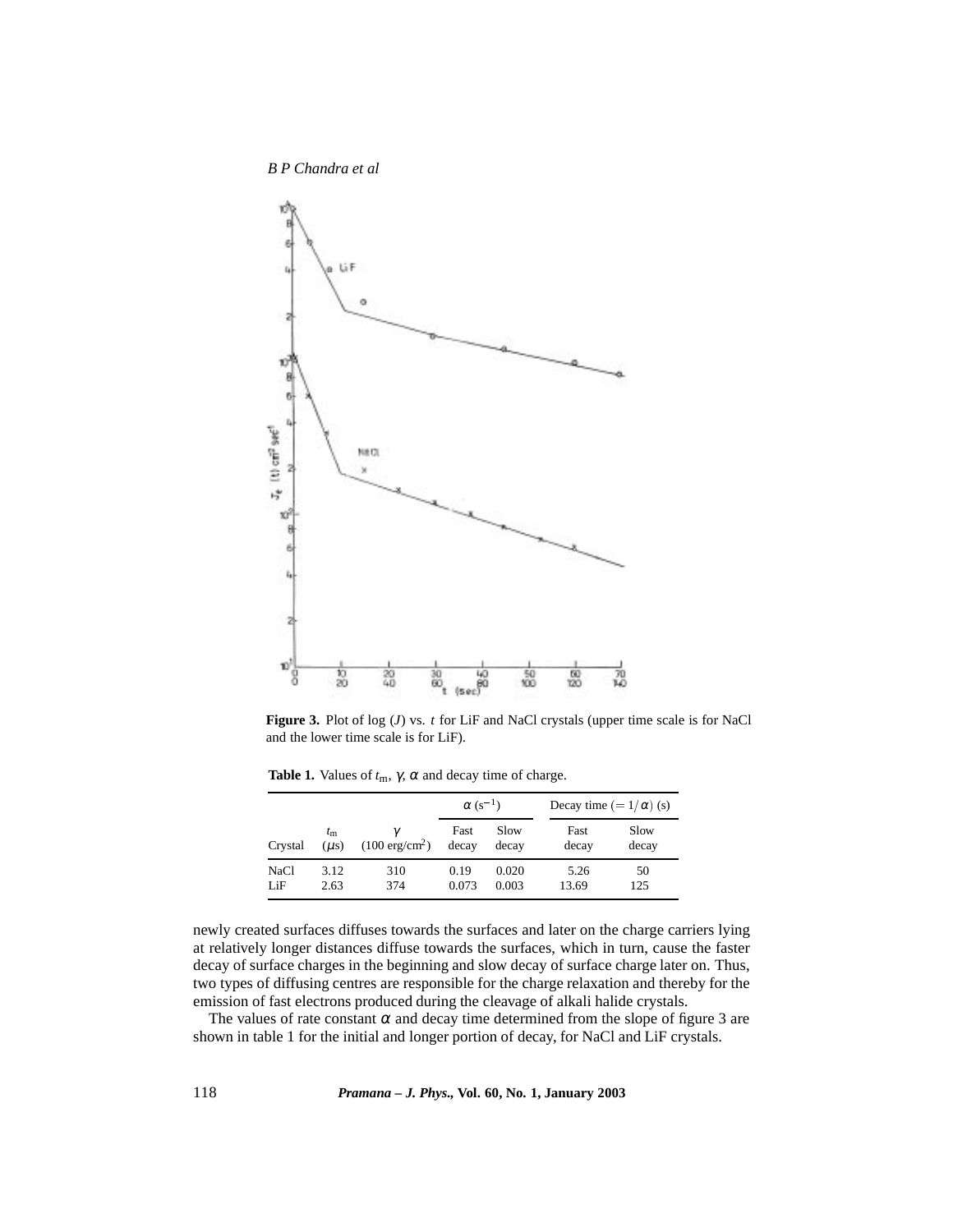Krotova *et al* [4] have shown that the charges on the newly created surfaces of the alkali halide crystals cleaved in vacuum remain for very long duration. Dickinson*et al* [15] have also reported that the surface charges of insulators have long decay times of several minutes to hours in a vacuum. In certain materials, the emission of fast electrons decays rapidly within a time duration of a few microseconds to milliseconds. The rapid decay observed implies that it is a measure of the supply of excited species rather than due to the charge leakage.

Wollbrandt *et al* [5,11], Molotskii [30] and Molotskii and Malyugin [29] have found that the rate of fast electron emission increases with the increasing value of the surface charge density of the crystals. Molotskii and Malyugin [28] have reported that the rate of fast electron emission depends on the area of newly created surfaces of the crystals. All these results matches with the results of the proposed theory.

Wollbrandt *et al* [5,11] have reported that at low temperature, the rate of fast electron emission decreases with decreasing temperature. Krotova *et al* [4] have reported that in the high temperature range, the rate of fast electron emission decreases with increasing temperature of the crystals. Molotskii *et al* [5,11] have shown that the rate of fast electron emission increases with the increasing density of color centres in the crystals. Krotova *et al* [4] have reported that the rate of fast electron emission decreases with increasing humidity. Molotskii [30] has shown that the rate of fast electron emission depends on the dopants in the crystals. All these experimental results are also in accordance with the theoretical results of the present investigation.

Figure 4 shows the energy spectrum of the fast electrons produced during destruction of LiF and NaF crystals. The maximum energy corresponds to 77 and 126 keV for LiF and NaF crystals, respectively. At energies less than 20 keV, there is a decrease in intensity due to the low energy threshold of the scintillation counter. The energy spectrum of the electrons which are emitted during cleavage depends on the surface charge distribution. Hence, the study of the distribution function of the emitted particles enables one, in principle, to obtain information regarding the charge structure of the crystal which is fractured. The existence of a small number of mechano-electrons with energies of tens of keV can be explained by the existence of local centres with a high-charge density. An analysis of the experiments of Wollbrandt *et al* [5,11], carried out by Molotskii and Malyugin [28] showed that the centres with a radius of  $2.4 \times 10^{-2}$  cm and a maximum charge density  $\sigma_{\rm e} \sim 10^4$  cgs e.s.u./cm<sup>2</sup>, satisfy the requirements for the emission of fast electrons with a limiting energy of 85 keV during the cleavage of LiF.

Figure 5 shows the spectral dependence of photo-stimulated emission after stimulation of light of various wavelengths. The curves show a selective form of the photo-stimulated emission as a function of the stimulating light and there is a shift of red edge of the photoeffect (2.5 eV instead of 4.3 eV) [38]. It seems that the emission centres are the energy levels of the forbidden band. The maximum of all the curves in figure 5 corresponds to  $\lambda = 490$  nm, i.e., the emission is always associated with one or the other defects which may be the color centres of alkali halide crystals.

It is evident from the relation,  $v = H/t<sub>m</sub>$ , that the average velocity of the crack propagation can be measured by measuring  $t_m$  for a given thickness of the crystals. Although there are experimental results related to the occurrence of  $t<sub>m</sub>$ , it has not been measured accurately to date on fast time scale.

The emission of fast electrons produced during cleavage of alkali halide crystals should be accompanied by the diffusion-controlled recombination mechanoluminescence or ex-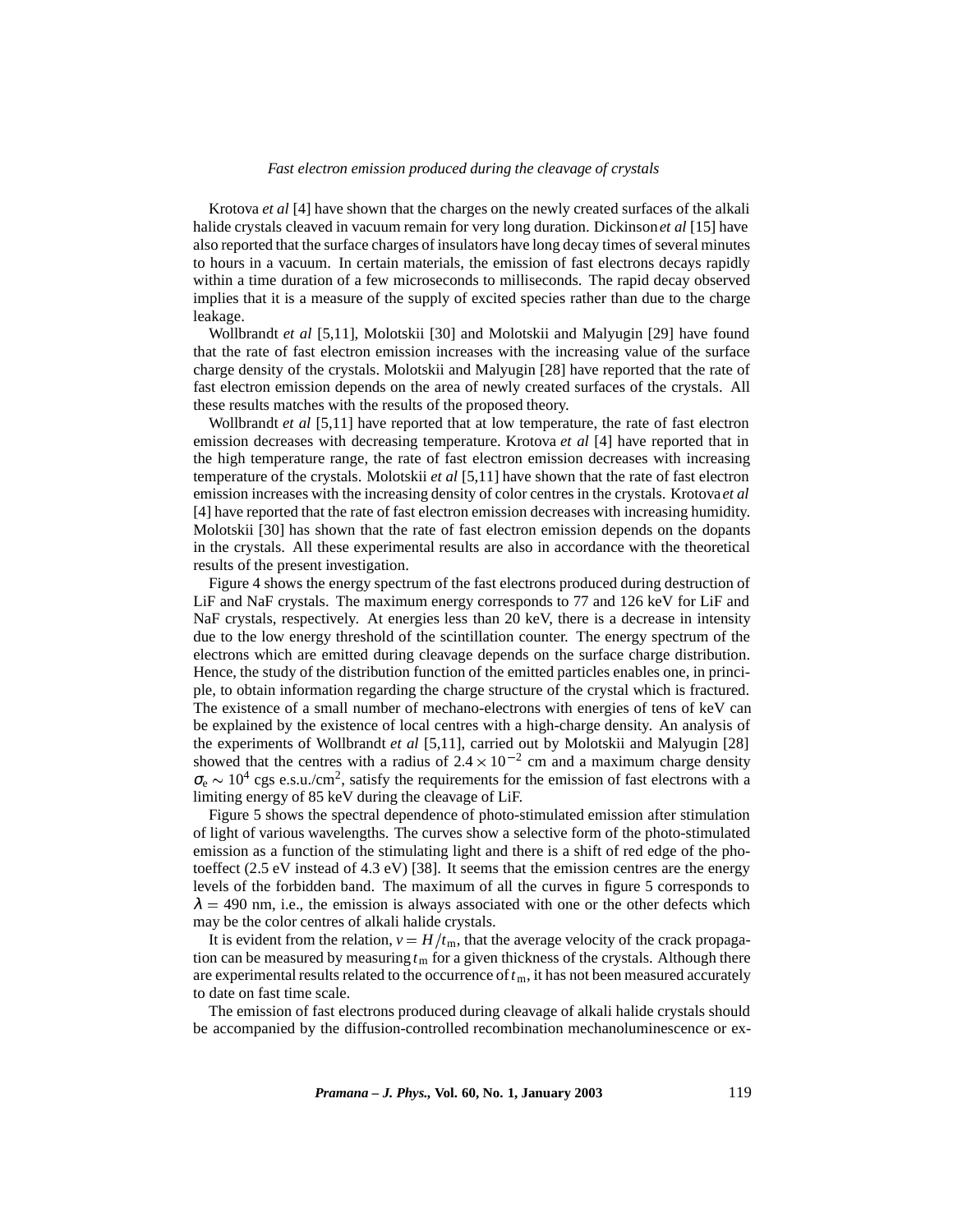citon mechanoluminescence, in which, the time dependence of the mechanoluminescence should be similar to that of the fast electron emission. In fact, when an alkali halide crystal is cleaved in vacuum, the intensity of the mechanoluminescence produced due to the transient recombination or tunneling is so intense that the intensity of diffusion-controlled recombination mechanoluminescence or exciton mechanoluminescence becomes negligible. The study of diffusion-controlled long-lived recombination mechanoluminescence or exciton mechanoluminescence may be interesting.



**Figure 4.** Energy spectra of electrons emitted during mechanical treatment of LiF and NaF crystals. The dashed curves denote the assumed spectrum of the electrons. The solid curve falls to the left because of a drop in the sensitivity of the counter (after Wollbrandt *et al* [5]).



**Figure 5.** Dependence of photostimulated emission from a fresh NaCl surface several minutes after excavation on the wavelength of the stimulating light. (1) 8 min; (2) 12 min; (3) 22 min; (4) 33 min (after Krotova *et al* [4]).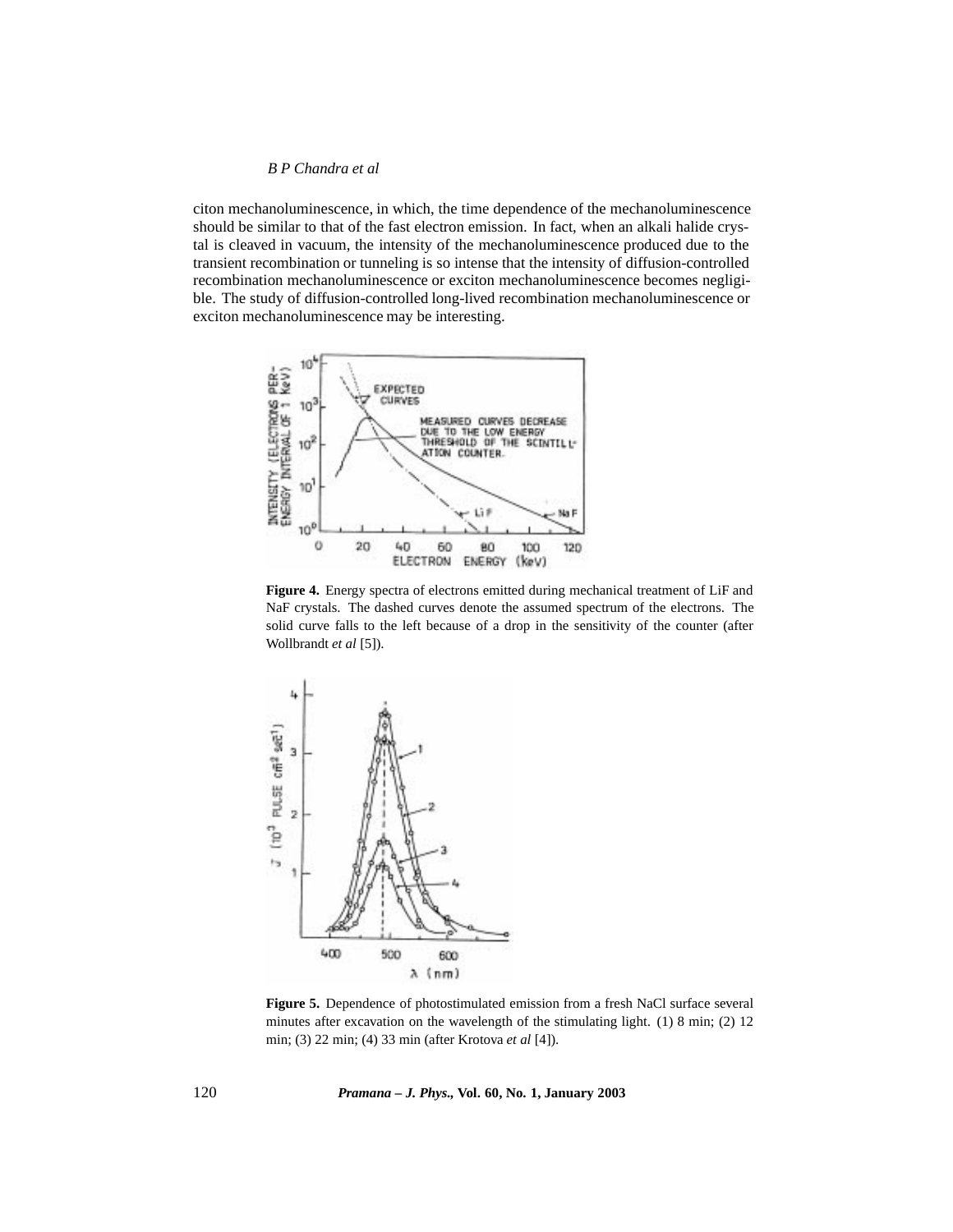#### **4. Conclusions**

The important conclusions drawn from the present investigations are as given below:

- (i) When a crystal is cleaved, initially, the rate of fast electron emission increases linearly with time, attains a peak value at the time  $t<sub>m</sub>$  corresponding to completion of the cleavage of the crystal, and then it decays exponentially with time. The decay time of the rate of fast electron emission gives the decay of the charges on the newly created surfaces of the crystals.
- (ii) The maximum rate of fast electron emission, and the total number of fast electrons emitted may be given by the following expressions, respectively

$$
J_{\rm m}=\eta DB\gamma\alpha A
$$

and

 $J<sub>T</sub> = ηDBγA$ .

It is evident that both  $J_{\text{m}}$  and  $J_{\text{T}}$  should increase linearly with the area of newly created surfaces of the crystals as well as with the charge density of the newly created surfaces.

- (iii) The expressions derived explain the several observed characteristics of the fast electron emission produced during the cleavage of crystals.
- (iv) The emission of fast electrons produced during the cleavage of alkali halide crystals should be accompanied by diffusion-controlled long-lived recombination mechanoluminescence or exciton mechanoluminescence, in which, the time dependence of mechanoluminescence intensity should be similar to that of the rate of fast electron emission.
- (v) From the measurement of the fast electron emission, the velocity of crack propagation in a crystal can be determined by using the relation  $v = H/t_{\text{m}}$ .

## **References**

- [1] V V Karasev, N A Krotova and B V Deryagin, *Dokl. Akad. Nauk. SSSR* **88**, 777 (1953)
- [2] N A Krotova and V V Karasev, *Dokl. Akad. Nauk. SSSR* **92**, 607 (1953)
- [3] V V Karasev and N A Krotova, *Dokl. Akad. Nauk. SSSR* **99**, 715 (1954)
- [4] N A Krotova, E Linke, Yu A Khrustalev, I Wollbrandt and V I Shipovskii, *Dokl. Akad. Nauk. SSSR* **208**, 138 (1973)
- [5] I Wollbrandt, Yu A Khrustalev, E Linke, N A Krotova and B V Deryagin, *Dokl. Akad. Nauk. SSSR* **225**, 342 (1975)
- [6] Yu A Khrustalev and N A Krotova, *Krist. und Techn.* **13**, 1077 (1976)
- [7] Yu A Khrustalev, Thesis Inst. Fiz. Khimii Akad Nauk. SSSR, Moscow (1978)
- [8] B V Deryagin, N A Krotova and V P Smilga, *The adhesion of solids* (Adgeziya Tverdykh tel, Moscow, 1973) (in Russian)
- [9] K Hoffman and E Linke, *Krist. und Techn.* **11**, 835 (1976)
- [10] K Hoffman and E Linke, *Krist und Techn.* **12**, 495 (1977)
- [11] J Wollbrandt, E Linke and K Mayer, *Phys. Status Solidi* (a) **27**, 53 (1975)